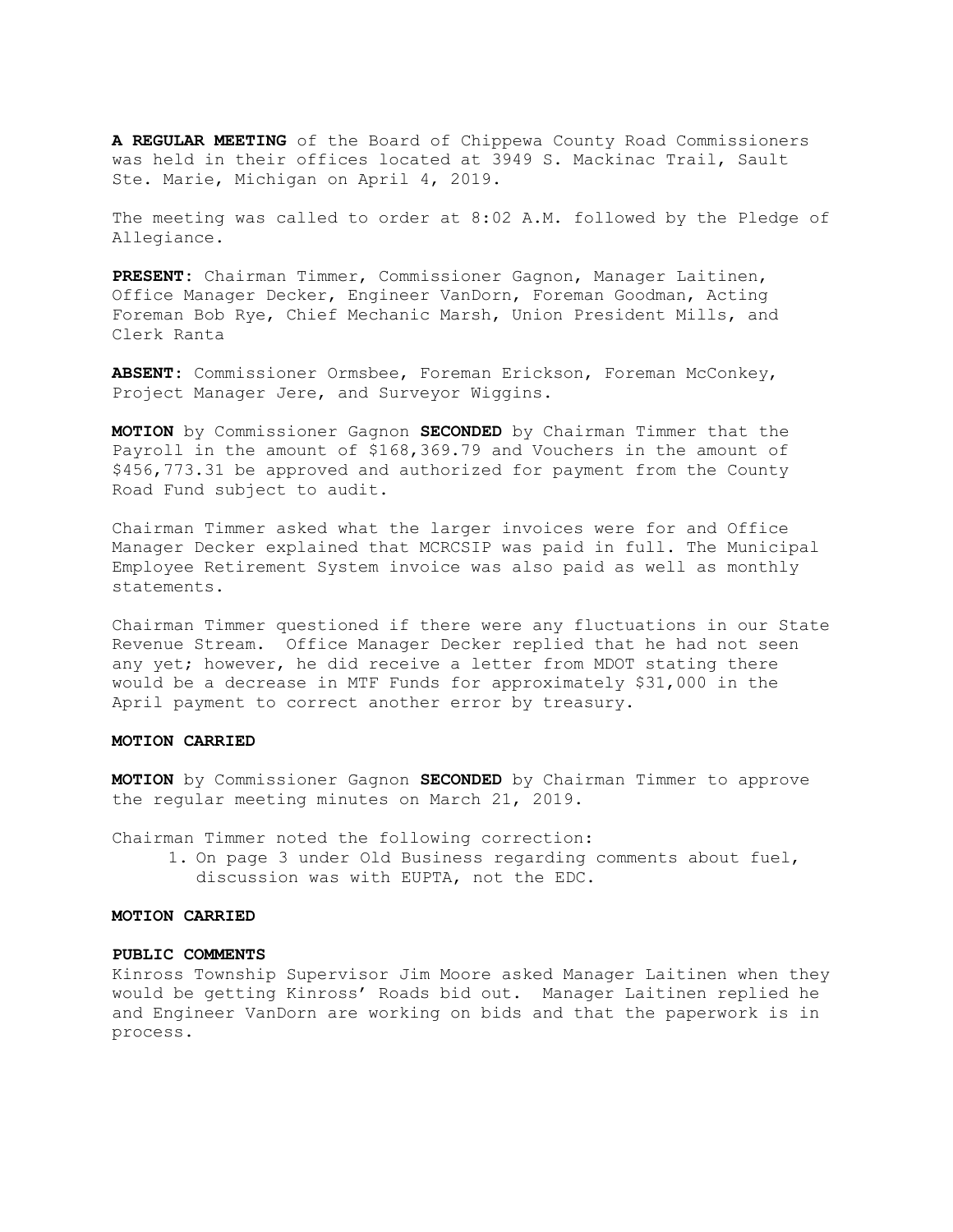# STAFF REPORTS

Foreman Goodman

- The crew have been busy with plowing snow, digging out ditches and steaming pipes.
- Up to last week, the excavator has been working 12-hour days.
- The crew has also been patching potholes and dragging roads. Discussion ensued.

Office Manager Decker

- Checked the audit report for typographical errors and financial statement errors. The most noticeable concern will be the \$30,000,000.00 adjustment recognizing our unfunded OPEB liability.
- Would like to schedule an Audit Exit Conference immediately following the next regular Board Meeting on May 2, 2019.
- The Act 51 cover page will be ready for signing at the next meeting.
- Jennifer from 44North has the Blue Cross Blue Shield renewal information. Should have the new rates at the end of the month or the first part of May.

Engineer VanDorn

- Had the grade inspection review for the Curley Lewis project yesterday and it went well. We will have the final package in this week so they can advertise for bid.
- Preparing local bridge program application.
- Working on Graymont Grant to see if we can obtain funds for Wilwin Road in Trout Lake.

Chief Mechanic Marsh

- The truck that was in the accident with the guardrail in January is now in Gaylord awaiting a new hood. All other repairs to this truck are done and when the hood is completed, it will be sent to Boyne Falls for hydraulic repairs. Repairs are moving forward faster than anticipated.
- The shop has been busy. Trying to get construction machinery in to prepare for construction season.
- Dealing with snowplowing truck issues, as well as maintaining the steamers and backhoes.
- Lots to do this summer.
- Purchased an electronic diagnostic device from Snap-On for Mechanic Castagne to use in the Pickford garage.
- All mechanics will be trained on this new device in late April.

Union President Mills

No Report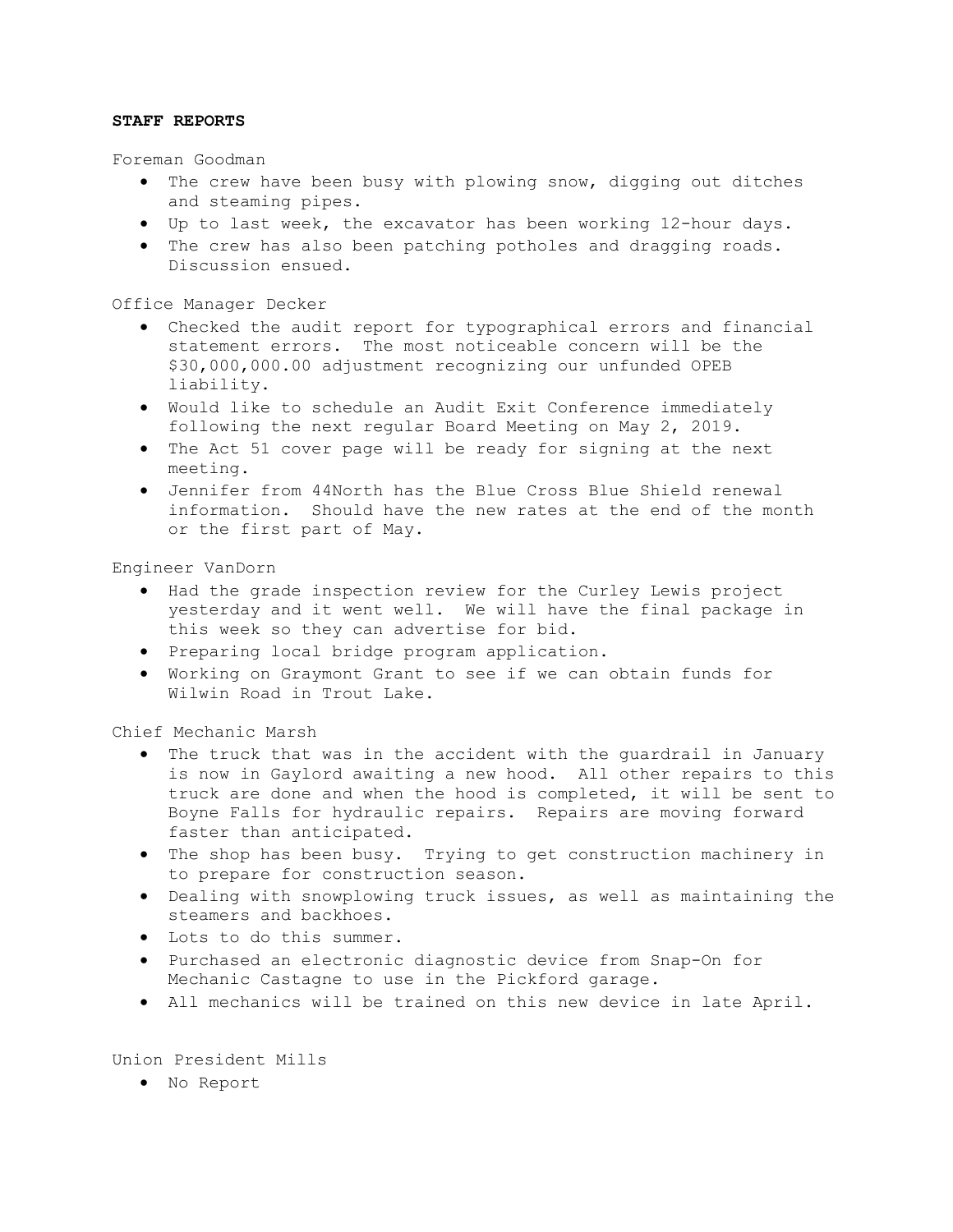## MANAGER'S REPORT

- Condolences to Dirk Heckman who lost his home to a fire last Sunday. Dirk is the Manager at Mackinac County.
- Bob Rye will to Acting Foreman as a temporary replacement for Foreman Steve McConkey who broke his ankle and will be out for potentially 6-8 weeks.
- The Bridge Bundling Survey has been completed and turned in.
- Bridge inspections will be coming in June. This is done biannually. Mr. Timmer requested a listing of all our bridges to have as a reference.
- Working with Township Supervisors on Township agreements. Curley Lewis job being prepared for a June letting.
- North Hulbert Road was originally set as a federal aid road, but it was decided to do it as a local letting. Beginning preparation of that bid package now.
- As mentioned by Brian, we received a notice from the State of Michigan Treasury that there was a \$13.4 million mistake. We will notice a reduction adjustment in our April MTF check by \$31,449.
- There is no new solid information on road funding. Governor Whitmer's plan seems stalled, waiting on legislatures plan to compare.
- Next week on April 11, there will be a workshop in Newberry by local agency programs detailing the new LCP Tracker Software.
- . Night shift operations will end this Friday, April 5, 2019.

### NEW BUSINESS

 Resolution 2019-04 In Support of MDOT Contract# 18-5564 Longitudinal Pavement Markings, Chippewa County.

MOTION by Commissioner Gagnon SECONDED by Chairman Timmer to 1) approve contract #18-5564 between the Michigan Department of Transportation and the Board of Chippewa County Road Commissioners and 2) to authorize its Chairman, Richard B. Timmer and Manager, Robert W. Laitinen, to sign said contract.

### MOTION CARRIED BY UNANIMOUS ROLL CALL VOTE

 Resolution 2019-05 In Support for funding Mackinac Trail Bridge Over Chub Creek.

MOTION by Commissioner Gagnon SECONDED by Chairman Timmer to submit application for local Bridge Program funding using State and Federal bridge funds for replacement of this bridge.

# MOTION CARRIED BY UNANIMOUS ROLL CALL VOTE

 Resolution 2019-06 In Support for funding Mackinac Trail Bridge Over Pine River.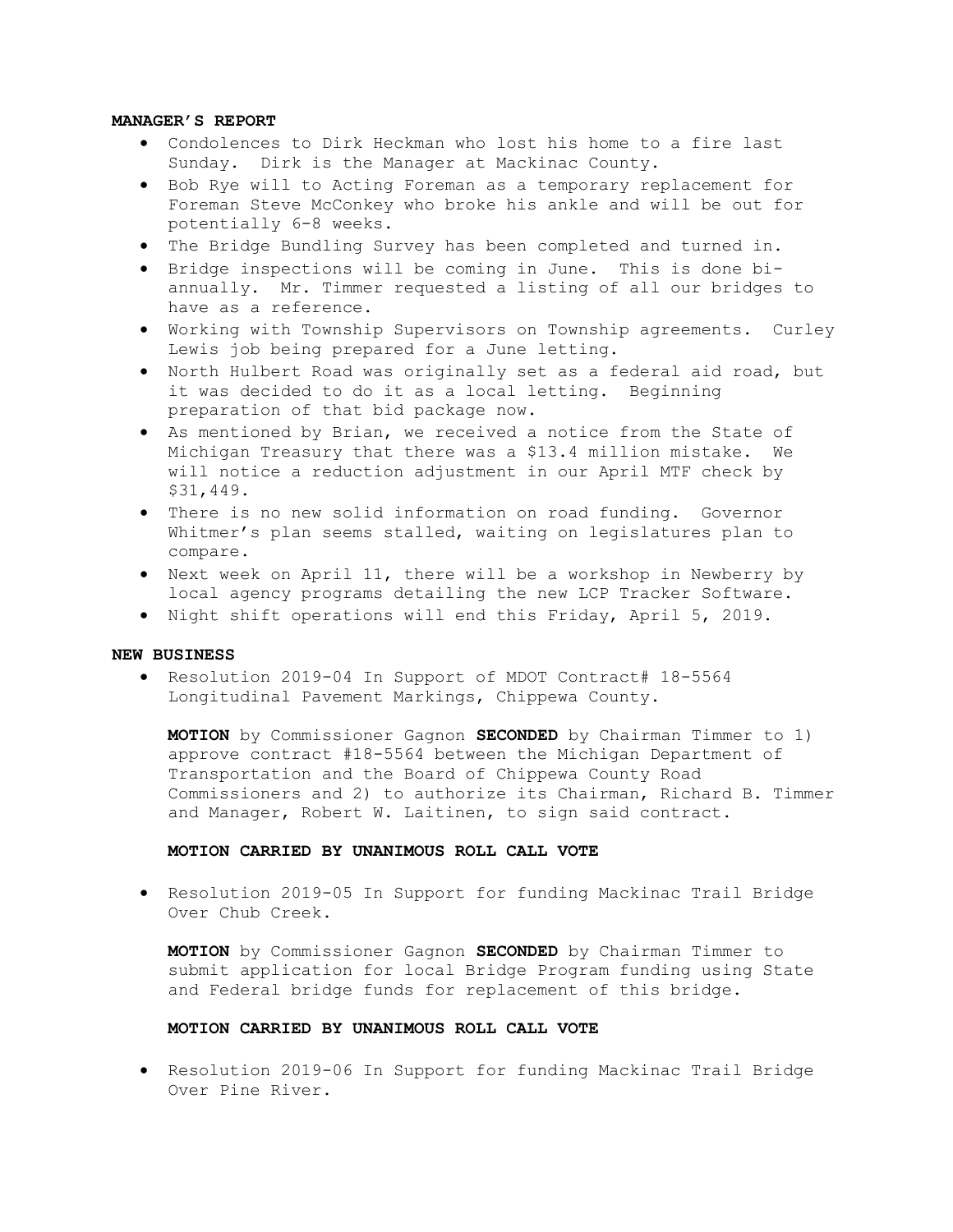MOTION by Commissioner Gagnon SECONDED by Chairman Timmer to submit application for local Bridge Program funding using State and Federal bridge funds for replacement of this bridge.

#### MOTION CARRIED BY UNANIMOUS ROLL CALL VOTE

 Resolution 2019-07 In Support for Funding 6 Mile Culverts Crossing Waiska River.

MOTION by Commissioner Gagnon SECONDED by Chairman Timmer to submit application for local Bridge Program funding using State and Federal bridge funds for replacement of this bridge.

# MOTION CARRIED BY UNANIMOUS ROLL CALL VOTE

- Reaffirm Board Policies#1-3
	- 1. Purchasing Policy
	- 2. Policy for Commuting Use of Road Commission Vehicles
	- 3. Seasonal Roads Policy

MOTION by Commissioner Gagnon SECONDED by Chairman Timmer to reaffirm Board Policies # 1-3.

#### MOTION CARRIED

Coversheet Signing for Lakeshore Drive Project

MOTION by Commissioner Gagnon SECONDED by Chairman Timmer to approve the Board, the Manager, and the Engineer to sign for the Lakeshore Drive Project.

Lakeshore Drive/Curly Lewis Road project from M-123 to Salt Point Road will cover 10.6 miles of roadway and cost approximately 1.8 million dollars.

## MOTION CARRIED

### OLD BUSINESS

 Chairman Timmer wondered if any previous interns would be returning this year. The engineering intern and the mechanic shop intern from last year will both be returning.

#### COUNTY COMMISSIONERS'COMMENTS

### PUBLIC COMMENTS

Kinross Township Supervisor Jim Moore asked about the tribal money for roads needs. A meeting with Sault Tribe will be set up.

Foreman Goodman wanted to comment that the frost reading is 65" deep and 30-35" off the top. It is really coming out.